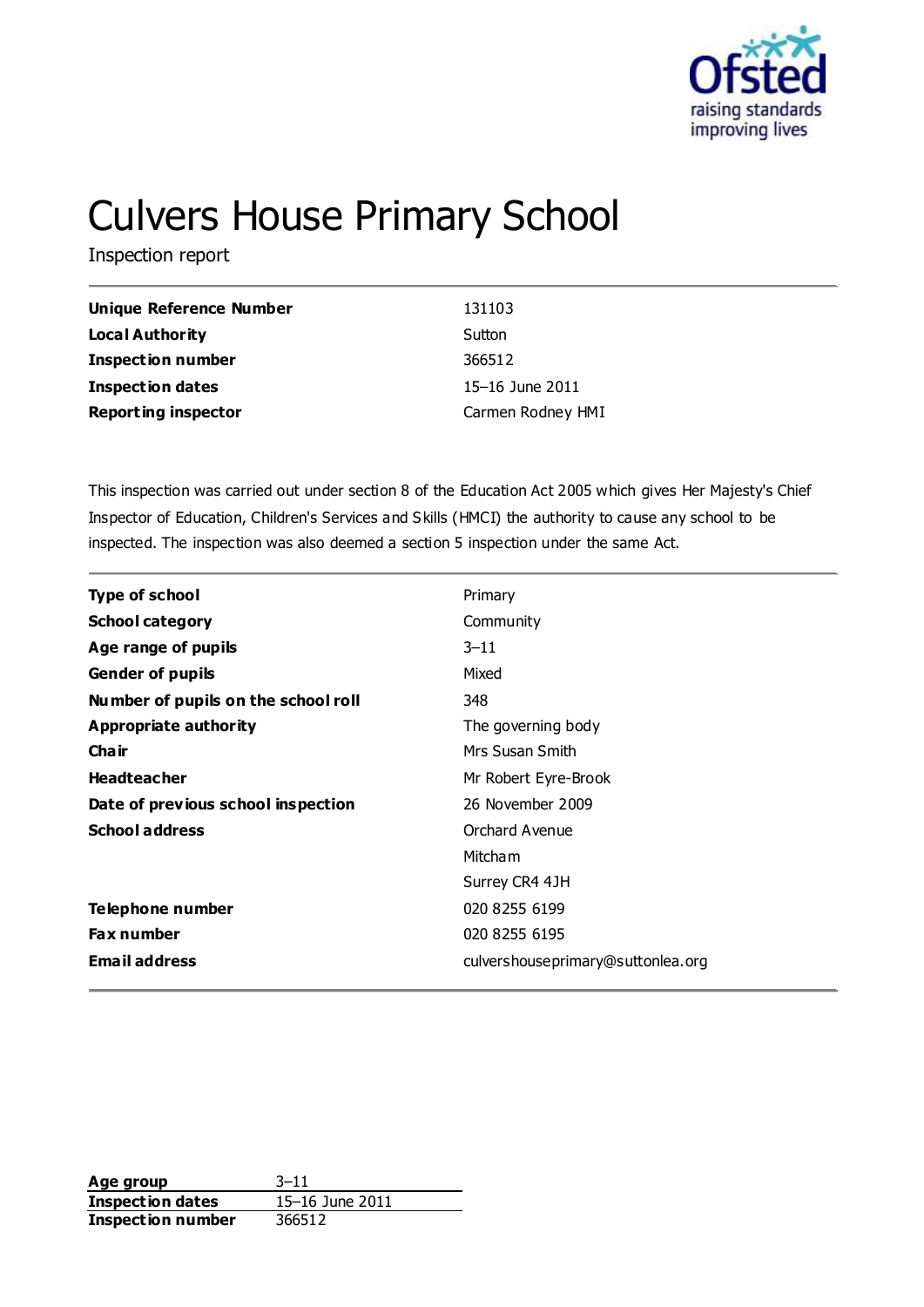The Office for Standards in Education, Children's Services and Skills (Ofsted) regulates and inspects to achieve excellence in the care of children and young people, and in education and skills for learners of all ages. It regulates and inspects childcare and children's social care, and inspects the Children and Family Court Advisory Support Service (Cafcass), schools, colleges, initial teacher training, work-based learning and skills training, adult and community learning, and education and training in prisons and other secure establishments. It assesses council children's services, and inspects services for looked after children, safeguarding and child protection.

Further copies of this report are obtainable from the school. Under the Education Act 2005, the school must provide a copy of this report free of charge to certain categories of people. A charge not exceeding the full cost of reproduction may be made for any other copies supplied.

If you would like a copy of this document in a different format, such as large print or Braille, please telephone 0300 123 4234, or email **[enquiries@ofsted.gov.uk](mailto:enquiries@ofsted.gov.uk)**.

You may copy all or parts of this document for non-commercial educational purposes, as long as you give details of the source and date of publication and do not alter the documentation in any way.

To receive regular email alerts about new publications, including survey reports and school inspection reports, please visit our website and go to 'Subscribe'.

Royal Exchange Buildings St Ann's Square Manchester M2 7LA T: 0300 123 4234 Textphone: 0161 618 8524 E: **[enquiries@ofsted.gov.uk](mailto:enquiries@ofsted.gov.uk)**

W: **[www.ofsted.gov.uk](http://www.ofsted.gov.uk/)**

© Crown copyright 2011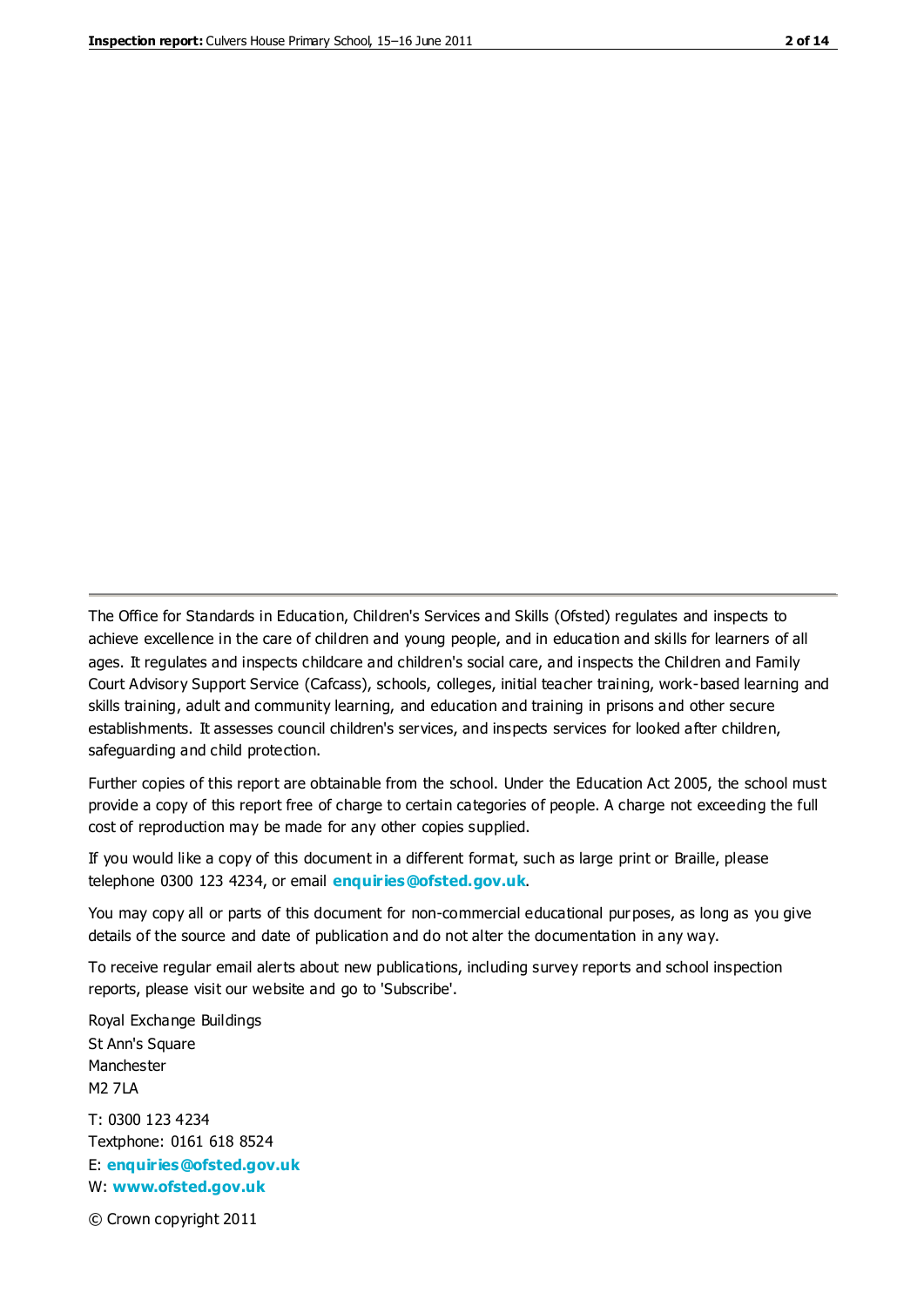### **Introduction**

This inspection was carried out by one of Her Majestys Inspectors and one additional inspector. All teachers were seen teaching in the 11 lesson observations, all of which were undertaken with the headteacher and deputy headteacher. Inspectors evaluated the schools provision and its progress since the last monitoring visit. They looked at a range of documents including pupils work, the schools raising achievement plan, pupil tracking data and arrangements for safeguarding. Meetings were held with staff, members of the governing body, three groups of pupils and the local authority adviser. Parental and pupil questionnaires were not distributed as part of this inspection.

The inspection team reviewed the schools progress since the last inspection and the previous monitoring visit and looked in detail at the following.

- $\blacksquare$  To what extent has the school improved the quality of teaching and marking to meet the needs of individual pupils and accelerated their learning?
- $\blacksquare$  How well has the school developed the curriculum to ensure that pupils are actively engaged in their work and making better progress?
- How successful are actions taken to raise achievement and improve the use of assessment information to track pupils progress and meet their learning needs?
- $\blacksquare$  Has the school demonstrated that it has the capacity to sustain improvement?

## **Information about the school**

Culvers House is much larger than the average-sized primary school. The proportion of pupils known to be eligible for free school meals is above average. The large majority of pupils are of White British heritage. The proportion of pupils from minority ethnic groups is above average but few are at the early stages of learning English as an additional language. The proportion of pupils with special educational needs and/or disabilities is high and includes an above average number with a statement of special educational needs. The school has a special educational needs resource base for 10 pupils with specific needs including dyslexia, moderate and severe learning difficulties, medical, physical, speech and language and behavioural difficulties. There are more girls than boys.

The school provides a range of extended services. It has gained a number of awards relating to its provision including: Active Mark, Eco Schools Bronze Level and Sustainable School Travel.

When the school was inspected in November 2009, it was deemed to require special measures. Her Majestys Inspector made monitoring visits in May and October 2010 and in March 2011 to evaluate the schools progress. There have been several staff changes since the previous inspection. The current and substantive headteacher took up post in January 2010, following the retirement of the previous headteacher. Other key senior posts were filled during the current school year, 2010/11.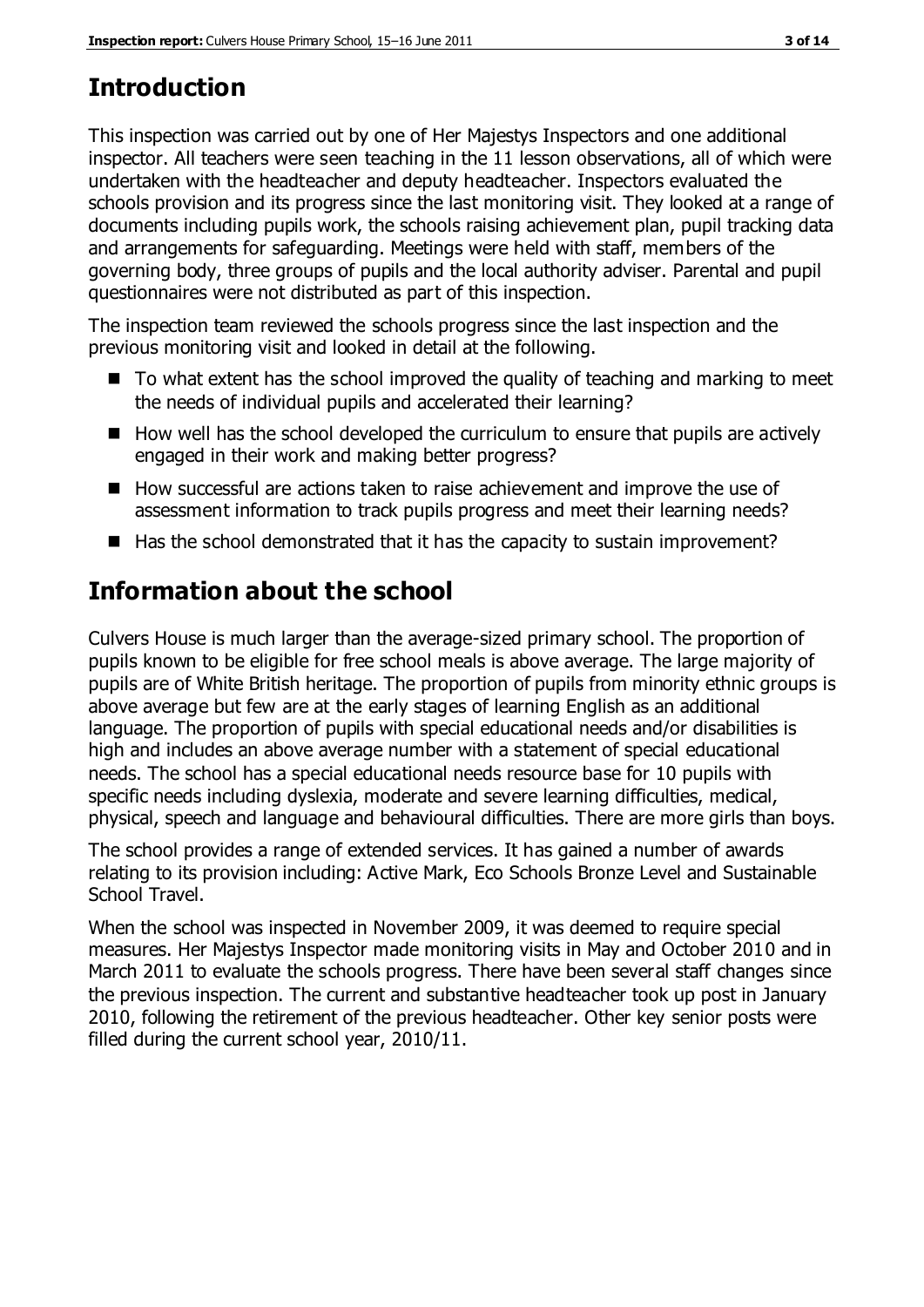### **Inspection judgements**

| Overall effectiveness: how good is the school?  | 3 |
|-------------------------------------------------|---|
| The school's capacity for sustained improvement | 3 |

### **Main findings**

In accordance with section 13 (4) of the Education Act 2005, Her Majestys chief Inspector is of the opinion that the school no longer requires special measures.

Culvers House Primary is a satisfactory school which is on a clear and upward trend of improvement. Since the previous inspection, the school, under the leadership and management of the new senior team, has strengthened its capacity to improve the quality of provision and outcomes for pupils. It has successfully tackled weaknesses in provision. Improvements in teaching and the use of assessment, combined with curriculum development and a much strengthened leadership team, have resulted in pupils making better progress. As a result, attainment has improved and is satisfactory. Attendance has risen, and is satisfactory. This improvement is linked to the tough and effective measures taken by senior leaders to ensure that pupils can enjoy the benefits of attending school regularly. Nevertheless, the school recognises that there are a few pupils who do not attend on a regular basis.

Since the previous inspection, the school has increased its capacity to sustain improvement. This has been possible because first, the senior leadership team has been strengthened: key and experienced leaders and managers are in posts. They have a clear vision for improvement and have not flinched from focusing on introducing changes and steering staff. Accountability is much improved and flows from the governing body through to all tiers of staff within the school. Second, there is a sharp and sustained focus on teaching and learning through monitoring, coaching and training. Lessons are increasingly engaging and resources are often used imaginatively and effectively through targeted support to sustain pupils interests. Third, clear systems for monitoring and evaluating all aspects of provision have been developed. This has created a consistent and reliable approach to appraising progress and taking action to address weaknesses, for example, in literacy and numeracy. Fourth, a new and enriched curriculum is leading to pupils demonstrating an increasing enjoyment of their learning. These are leading to much improved outcomes and better communication and partnership work with parents.

Pupils good behaviour and positive attitudes contribute very well to the learning culture. This is linked to the good quality care, guidance and support to meet the needs of each pupil, in particular, those with special educational needs and/or disabilities. The schools inclusive approach is a notable strength.

The school knows its strengths and weaknesses well. The leaders are accurate in their assessment of teaching and learning but recognise that middle leaders are still developing their leadership and management skills. They know there is still more to do to embed the changes because although standards have risen, pupils progress, based on their starting points, is not yet rapid and the outstanding practices in Reception are not fully developed in the Nursery.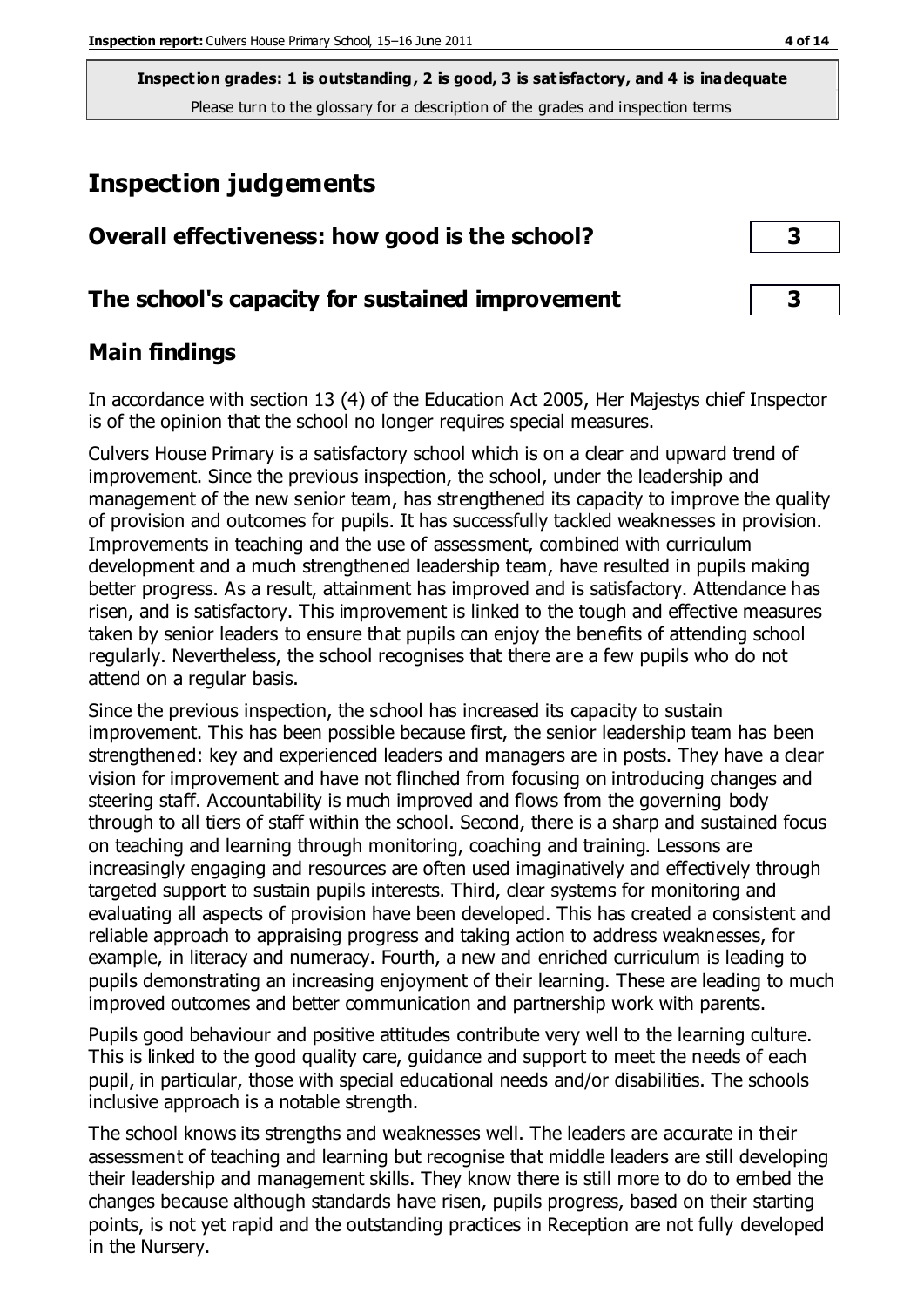Up to 40% of schools whose overall effectiveness is judged satisfactory may receive a monitoring visit by an Ofsted inspector before their next section 5 inspection.

### **What does the school need to do to improve further?**

- Accelerate the progress of all groups and sustain the upward trend of improvement by:
	- $-$  ensuring that all teaching is consistently good or better in all year groups
	- building on the resources, assessment and procedures used to develop pupils literacy and numeracy skills
	- ensuring that the new curriculum is fully implemented and there is progression and full coverage of all subjects in the National Curriculum.
- Ensure that attendance is consistently in line with or above the national average by:
	- $-$  exploring with external partners very early intervention work when the pattern of attendance begins to show a slight variation from the norm
	- increasing the number of formal and informal meetings with parents of pupils who are persistent absentees to consider the negative impact of poor attendance on their childs future when discussing progress over time.
- **IMPROVE THE leadership and management skills of middle leaders so they are well** equipped to perform their roles by:
- $\blacksquare$  organising further training and development opportunities for them to deepen their grasp of assessment procedures so they can accurately monitor and moderate pupils progress over time and guide staff to use assessment information consistently well
- $\blacksquare$  ensuring that modelling and coaching are used rigorously to develop their skills when observing lessons and monitoring and evaluating provision.

### **Outcomes for individuals and groups of pupils 3**

When compared with the 2009 results, attainment in 2010 in the national tests for Year 6 pupils improved significantly with the majority reaching expected levels of attainment in English and mathematics. Although these were the best results over the last three years, there was a slight decline in English and the overall results were lower than the national averages. Pupils did not reach the targets expected in writing. Pupils with special educational needs, those eligible for free school meals and pupils of White British and Caribbean heritages did less-well than other groups.

The lower than expected results were affected by the absence of a permanent literacy coordinator. Nevertheless, the better attainment in 2010 is consistent with current performance. In Key Stages 1 and 2, current tracking data for 2011, based on reliable assessments, which have been moderated, show that the school is narrowing the gap with the national averages, particularly in Key Stage 2. Current assessment information shows that the systematic approach to focusing on well-organised strategies to develop literacy and numeracy skills is contributing to pupils not falling behind. The literacy and numeracy clubs and individual booster sessions for targeted pupils are key factors to the schools success in tackling underachievement.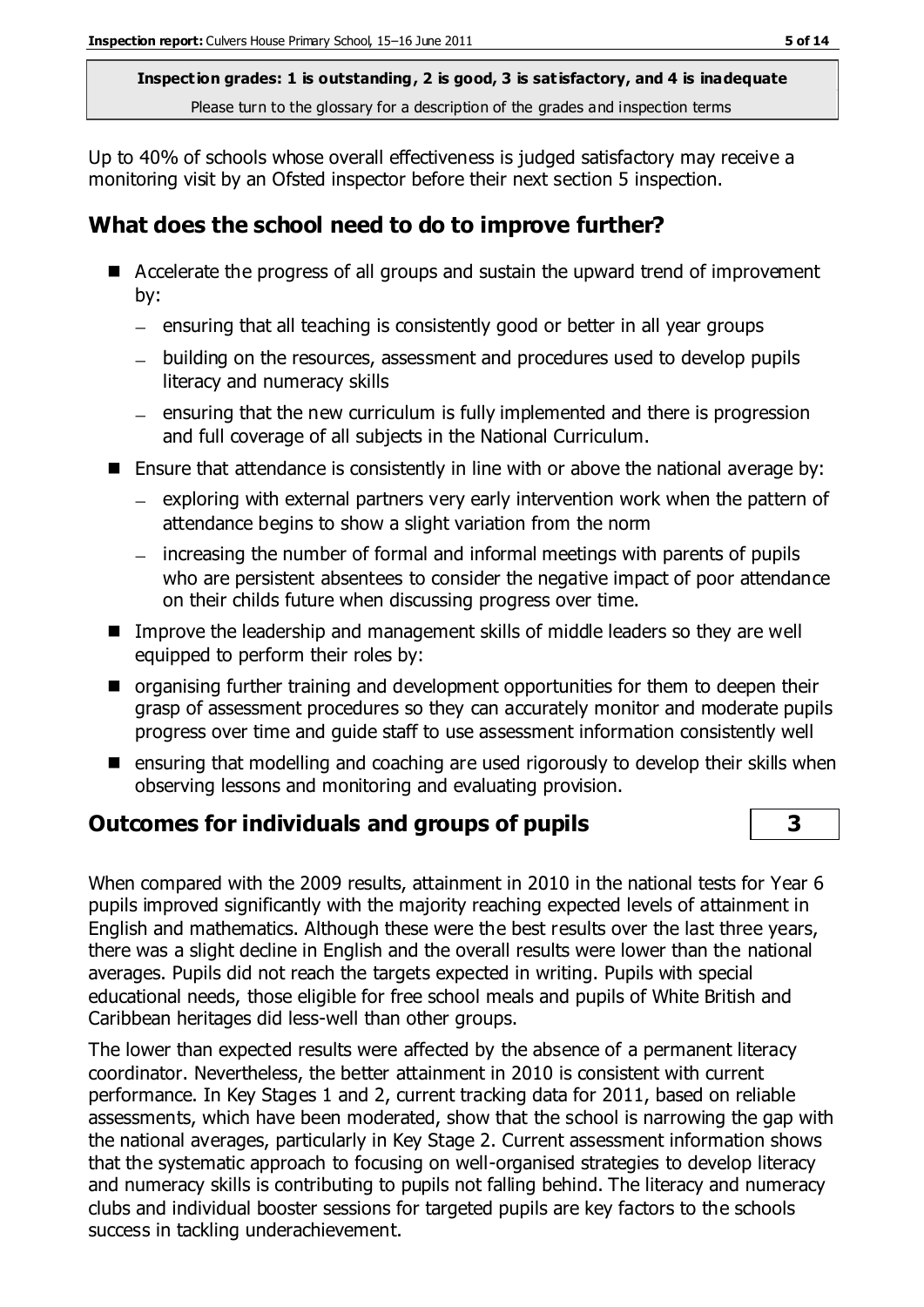Pupils take their work seriously and are very keen to do well. They relish their learning: they buzz with excitement and behave well in lessons and around the school. Relationships are strong and pupils mature and responsible approach towards their peers with emotional and behavioural, physical or speech and communication difficulties is a testimony to their caring approach for others. For example, playground mediators are adept at bringing pupils together. Pupils say that lessons are rarely disrupted and teachers deal effectively and quickly with all forms of misbehaviour, including bullying. They feel safe and recognise that their school takes all necessary precautions to protect them. Pupils understand the importance of following a healthy lifestyle; in particular, older pupils are knowledgeable about nutrition. Although pupils are happy and most enjoy coming to school, they would like to be more actively involved in activities in the school and wider community.

| Pupils' achievement and the extent to which they enjoy their learning                                                     | 3              |
|---------------------------------------------------------------------------------------------------------------------------|----------------|
| Taking into account:<br>Pupils' attainment <sup>1</sup>                                                                   | 3              |
| The quality of pupils' learning and their progress                                                                        | 3              |
| The quality of learning for pupils with special educational needs and/or disabilities<br>and their progress               | 3              |
| The extent to which pupils feel safe                                                                                      | 2              |
| Pupils' behaviour                                                                                                         | $\overline{2}$ |
| The extent to which pupils adopt healthy lifestyles                                                                       | 2              |
| The extent to which pupils contribute to the school and wider community                                                   | 3              |
| The extent to which pupils develop workplace and other skills that will contribute to<br>their future economic well-being | 3              |
| Taking into account:<br>Pupils' attendance <sup>1</sup>                                                                   | 3              |
| The extent of pupils' spiritual, moral, social and cultural development                                                   | 3              |

These are the grades for pupils' outcomes

<sup>1</sup> The grades for attainment and attendance are: 1 is high; 2 is above average; 3 is broadly average; and 4 is low

### **How effective is the provision?**

The quality of teaching and learning is satisfactory and improving strongly. There is a sharp focus on ensuring that in all lessons, pupils can and will make better progress. Most planning therefore includes clear success criteria which teachers and pupils explore so there is a clear understanding of the skills pupils will use. The proportion of good teaching is not yet consistent in Key Stage 1. However, effective teaching includes the following features: a positive learning environment with a sharp focus on specific learning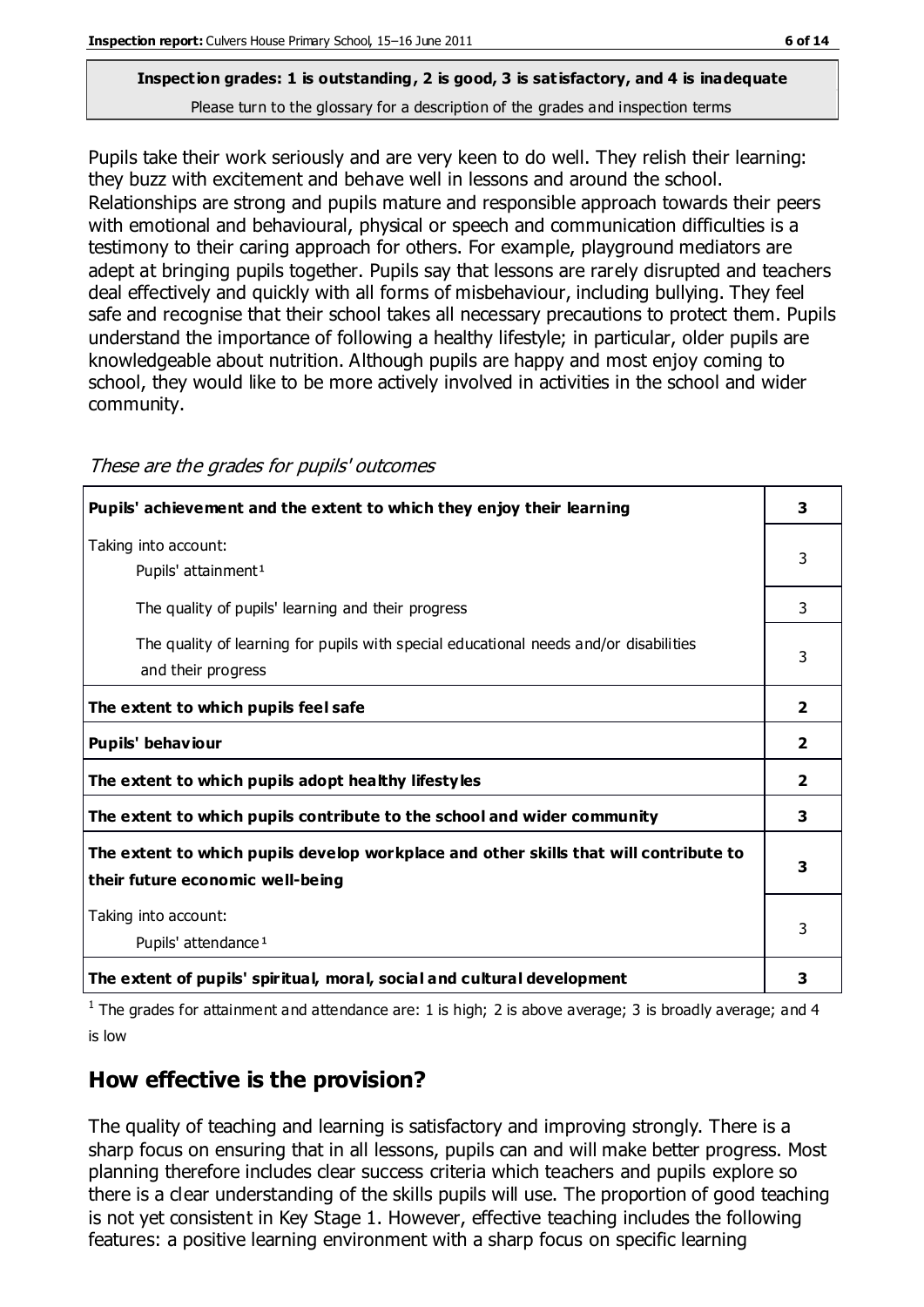outcomes; well selected resources matched to needs and carefully planned support from teaching assistants who review and consolidate learning; a range of activities and group work to ensure that pupils can share ideas and work independently; and whole class teaching and focused group work which use very good questioning techniques to assess and extend learning before applying the taught skills. Additionally, excellent relationships with staff and carefully crafted examples of modelling work help pupils to achieve well. Where teaching is only satisfactory, planning and the use of resources are not well matched to the needs of pupils and time is not always used well. Teaching assistants work well with class teachers modelling, and supporting groups and individuals with specific needs. This targeted support ensures that pupils on the school action register make good progress in lessons.

Assessment, marking and target setting have improved and ensure that pupils know what to do to improve their learning. However, all pupils are not aware of their targets because the rigour with which assessment is used in all year groups is not consistent. Additionally, when work is marked, insufficient attention is given to presentation skills and handwriting.

The curriculum provides a strong focus on developing literacy and numeracy skills. Pupils spoken to say that the literacy and numeracy programmes, including the virtual learning resources, are helping them to learn better. The curriculum has been enriched by the introduction of the International Primary Curriculum. Trialling of new topics and themes has provided pupils with a new zest for learning in relation to broadening their experience of working independently or collaboratively. Specialist teaching of the visual and performing arts and languages has added more breadth to the curriculum. Pupils have a richer experience which also includes a range of enrichment activities. The school is aware, however, that the new provision does not necessarily cover all aspects of the National Curriculum in depth, in particular, science and information and communication technology (ICT), and therefore keeps this aspect under review. Additionally, the school recognises that it still has to develop more opportunities for pupils to take part in external activities.

The school knows the circumstances of its pupils well and provides well-considered support which is tailored to the needs of individuals and groups of pupils to help them improve their attendance and work.

| The quality of teaching                                                                                    |  |
|------------------------------------------------------------------------------------------------------------|--|
| Taking into account:<br>The use of assessment to support learning                                          |  |
| The extent to which the curriculum meets pupils' needs, including, where relevant,<br>through partnerships |  |
| The effectiveness of care, guidance and support                                                            |  |

These are the grades for the quality of provision

### **How effective are leadership and management?**

The headteacher, ably supported by the deputy headteacher, has been a driving force in the schools improvement. The school, well supported by the local authority, has secured a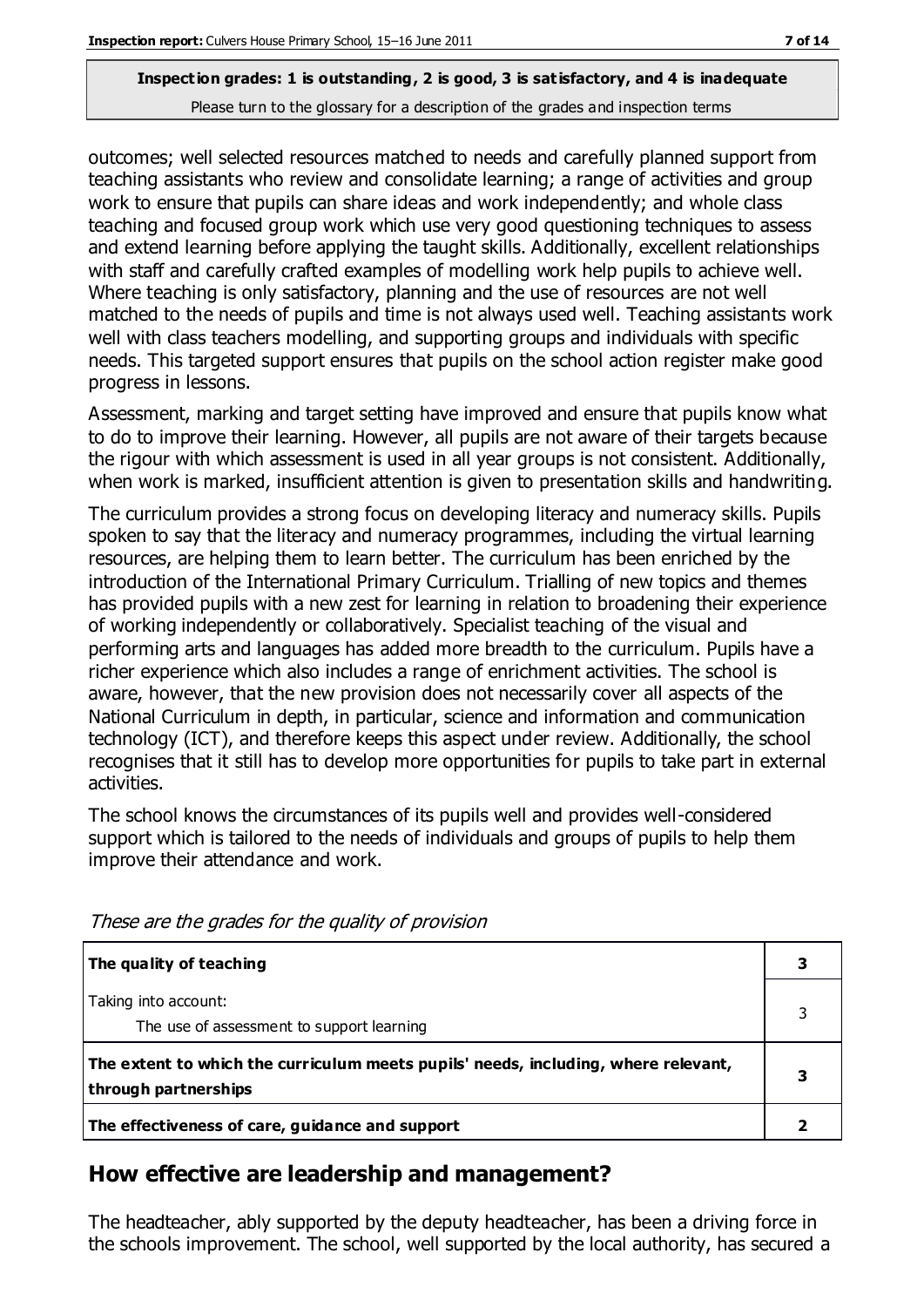full and cohesive senior leadership team that is committed to school improvement. Expectations of school improvement have been spelt out to the staff and there is a clear understanding of the strategic direction of the school in relation to teaching and accelerating pupils progress over time. Staff have therefore taken ownership of the changes through professional development. As a result, there is a shared understanding and commitment to improving provision. Assessment information is increasingly used to underpin planning and accountability. Middle managers have a clear understanding of their roles but recognise that their leadership and management skills are not yet fully developed.

The governing body ensures that safeguarding requirements are fully met. It has increased its capacity to challenge the school and scrutinises its work in relation to provision and outcomes. Members are actively involved in the school and with the headteacher; they ensure that parents are well informed about the schools work. The school is diligent about tackling discriminatory practices and ensures that all pupils can access the provision. For example, the needs of pupils with specific learning needs and/or disabilities are very well met.

The few parents spoken to confirm the positive views outlined in the commissioned report on parental and pupils views. Parents are pleased with the schools progress but wish to have more information on their childrens progress. Partnership with external providers is used well to support pupils whose circumstances have made them vulnerable. While the school has mainly confined community cohesion to developing pupils learning about other faiths and cultures, steps to promote international links are fairly new.

| The effectiveness of leadership and management in embedding ambition and driving<br>improvement                                                                  | 3              |
|------------------------------------------------------------------------------------------------------------------------------------------------------------------|----------------|
| Taking into account:<br>The leadership and management of teaching and learning                                                                                   | 2              |
| The effectiveness of the governing body in challenging and supporting the<br>school so that weaknesses are tackled decisively and statutory responsibilities met | 3              |
| The effectiveness of the school's engagement with parents and carers                                                                                             | $\overline{2}$ |
| The effectiveness of partnerships in promoting learning and well-being                                                                                           | 3              |
| The effectiveness with which the school promotes equality of opportunity and tackles<br>discrimination                                                           | 3              |
| The effectiveness of safeguarding procedures                                                                                                                     | $\overline{2}$ |
| The effectiveness with which the school promotes community cohesion                                                                                              | 3              |
| The effectiveness with which the school deploys resources to achieve value for money                                                                             | з              |

#### These are the grades for leadership and management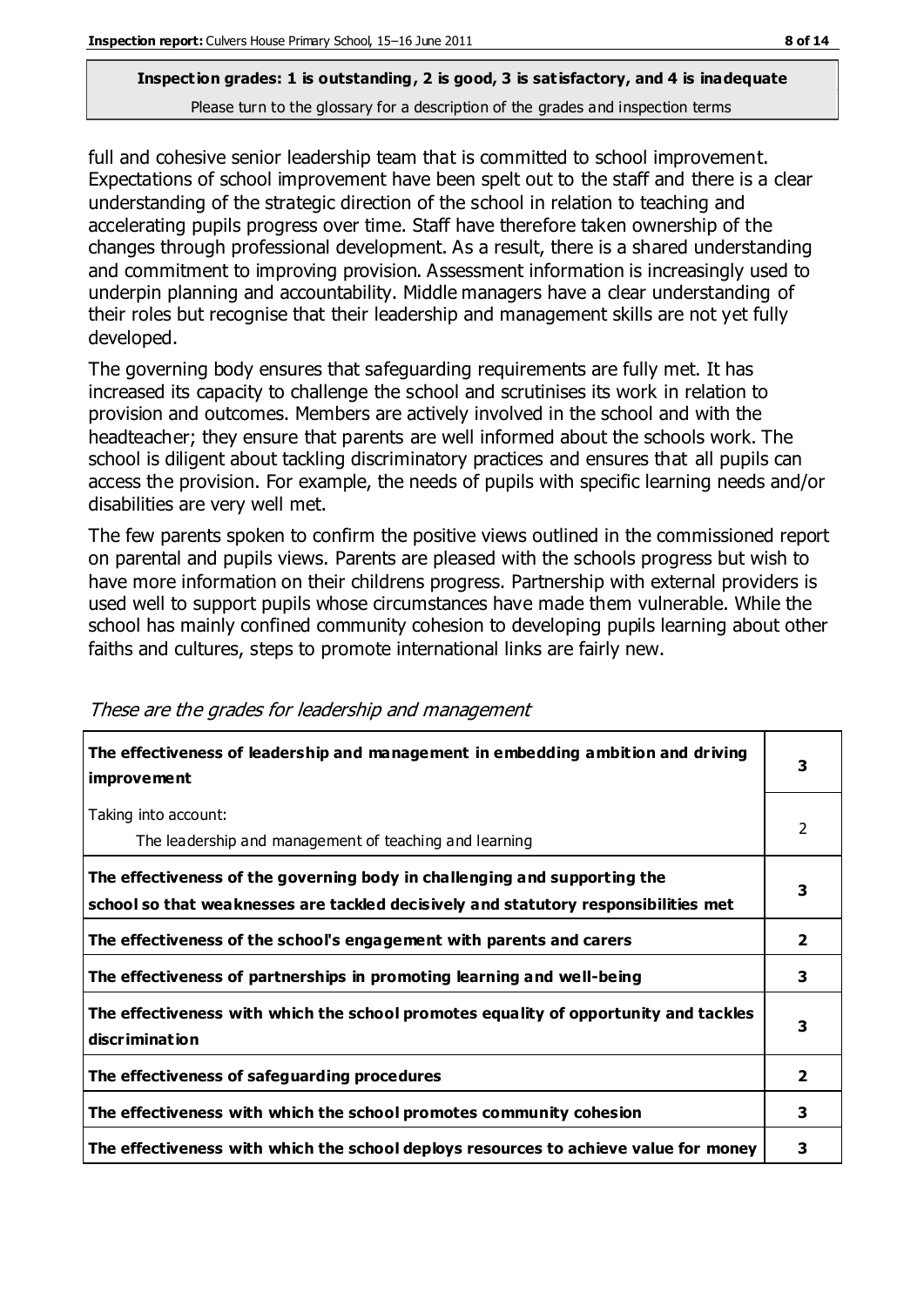### **Early Years Foundation Stage**

Good leadership and clarity of direction ensure that children achieve well from their starting points with a minority exceeding expectations. The children demonstrate a very good understanding of daily routines, and imitate the staff well when using child-initiated play to show off their learning. For example, in Reception, a boy took a group and asked, Do you know your key words? before checking that they could read the words accurately as part of a competition. This mature approach illustrates the outstanding provision in Reception which leads to the overwhelming majority of children making accelerated progress from below and well below average starting points. In Reception, there is imaginative use of a rich range of resources, indoors and outdoors. These are linked very well to the meticulous planning that has a strong focus on developing childrens literacy skills. As a result, all activities provide children with exploratory opportunities to use investigative skills to develop their social skills, their understanding of words, sentences, the world around them and numbers. Excellent relationships in the Nursery and Reception and the use of questioning extend learning. Staff use assessment information and procedures very well to monitor childrens progress.

Induction work is well thought out and careful planning ensures the children make at least good progress when they enter Nursery. However, the transition from the Nursery into Reception is still being developed to ensure that practices are sustained and do not affect childrens progress.

| Overall effectiveness of the Early Years Foundation Stage                             |  |
|---------------------------------------------------------------------------------------|--|
| Taking into account:<br>Outcomes for children in the Early Years Foundation Stage     |  |
| The quality of provision in the Early Years Foundation Stage                          |  |
| The effectiveness of leadership and management of the Early Years Foundation<br>Stage |  |

These are the grades for the Early Years Foundation Stage

#### **Views of parents and carers**

Parental questionnaires are not normally distributed for monitoring inspection conducted under section 8 of the Education Act 2005, unless inspectors have specific reasons to request that the school does so.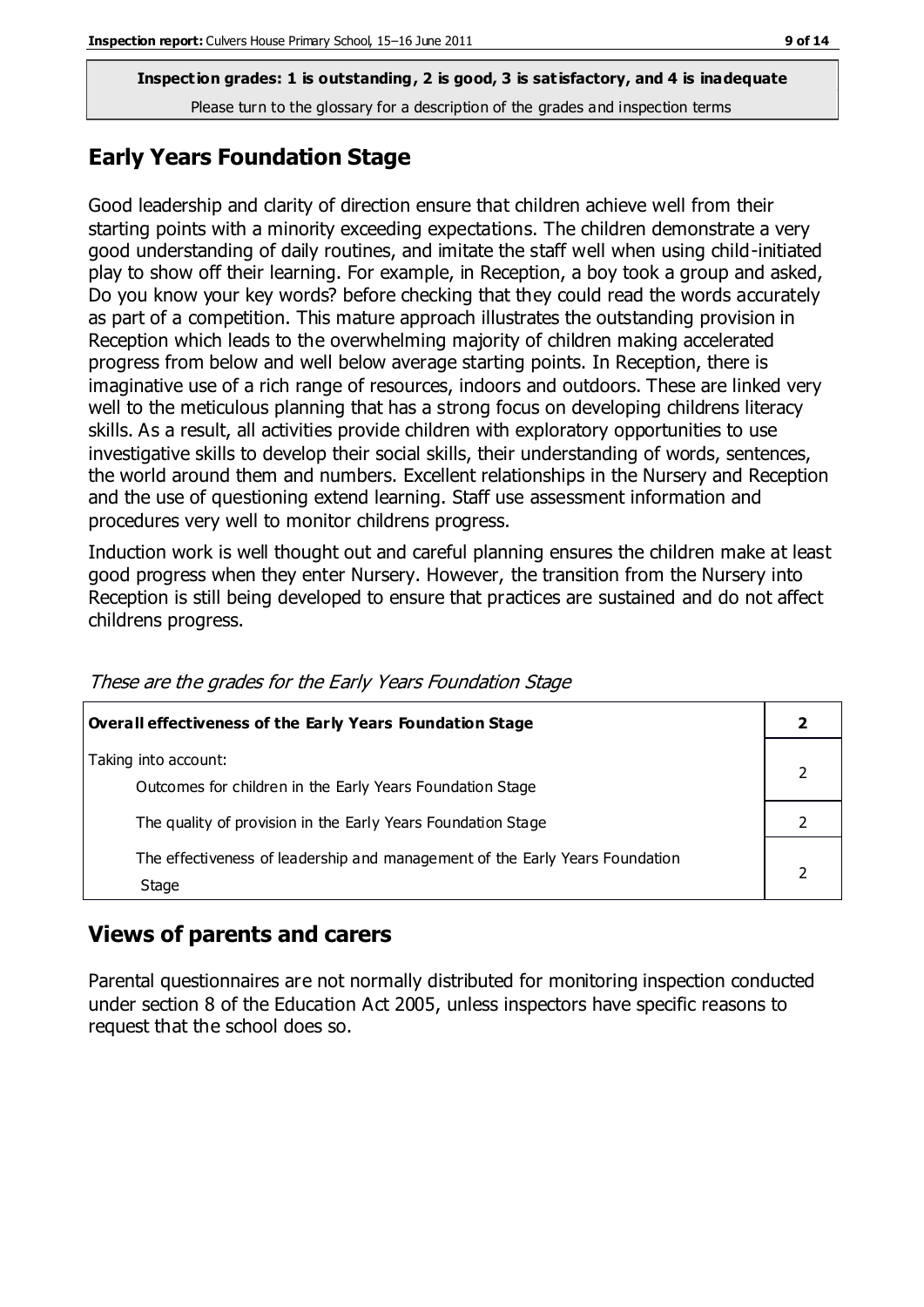#### **Responses from parents and carers to Ofsted's questionnaire**

Parental questionnaires are not normally distributed for inspections conducted under section 8 of the Education Act 2005, unless inspectors have specific reasons to request that the school does so.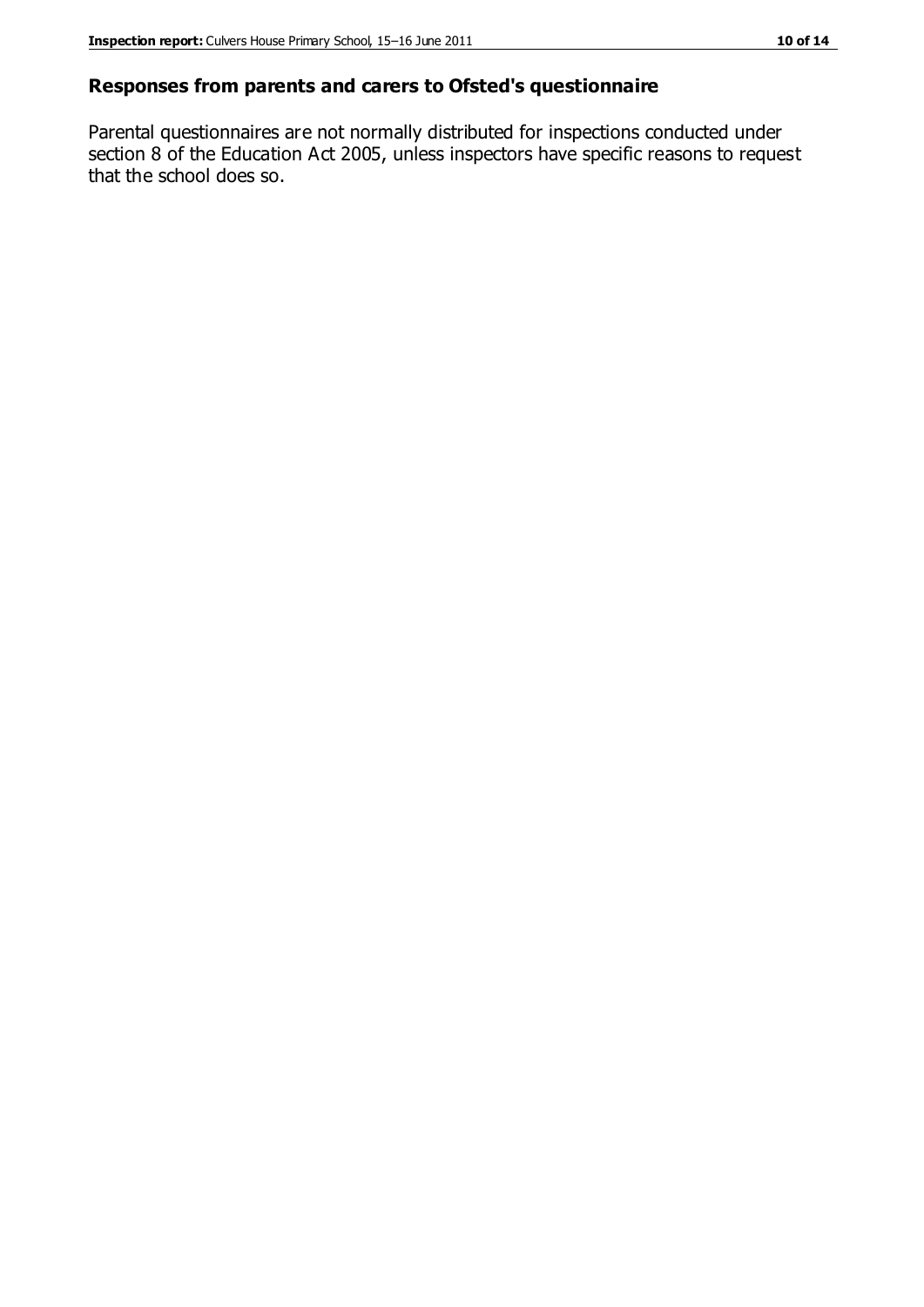### **Glossary**

| Grade   | <b>Judgement</b> | <b>Description</b>                                                                                                                                                                                                            |
|---------|------------------|-------------------------------------------------------------------------------------------------------------------------------------------------------------------------------------------------------------------------------|
| Grade 1 | Outstanding      | These features are highly effective. An outstanding school<br>provides exceptionally well for all its pupils' needs.                                                                                                          |
| Grade 2 | Good             | These are very positive features of a school. A school that<br>is good is serving its pupils well.                                                                                                                            |
| Grade 3 | Satisfactory     | These features are of reasonable quality. A satisfactory<br>school is providing adequately for its pupils.                                                                                                                    |
| Grade 4 | Inadequate       | These features are not of an acceptable standard. An<br>inadequate school needs to make significant improvement<br>in order to meet the needs of its pupils. Ofsted inspectors<br>will make further visits until it improves. |

### **What inspection judgements mean**

### **Overall effectiveness of schools**

|                       | Overall effectiveness judgement (percentage of schools) |      |                     |                   |
|-----------------------|---------------------------------------------------------|------|---------------------|-------------------|
| <b>Type of school</b> | <b>Outstanding</b>                                      | Good | <b>Satisfactory</b> | <b>Inadequate</b> |
| Nursery schools       | 46                                                      | 48   | 6                   |                   |
| Primary schools       | 6                                                       | 47   | 40                  | 7                 |
| Secondary schools     | 12                                                      | 39   | 38                  | 11                |
| Sixth forms           | 13                                                      | 42   | 41                  | 3                 |
| Special schools       | 28                                                      | 49   | 19                  | 4                 |
| Pupil referral units  | 14                                                      | 45   | 31                  | 10                |
| All schools           | 10                                                      | 46   | 37                  |                   |

New school inspection arrangements were introduced on 1 September 2009. This means that inspectors now make some additional judgements that were not made previously.

The data in the table above are for the period 1 September 2010 to 31 December 2010 and are consistent with the latest published official statistics about maintained school inspection outcomes (see **[www.ofsted.gov.uk](http://www.ofsted.gov.uk/)**).

The sample of schools inspected during 2010/11 was not representative of all schools nationally, as weaker schools are inspected more frequently than good or outstanding schools.

Percentages are rounded and do not always add exactly to 100.

Sixth form figures reflect the judgements made for the overall effectiveness of the sixth form in secondary schools, special schools and pupil referral units.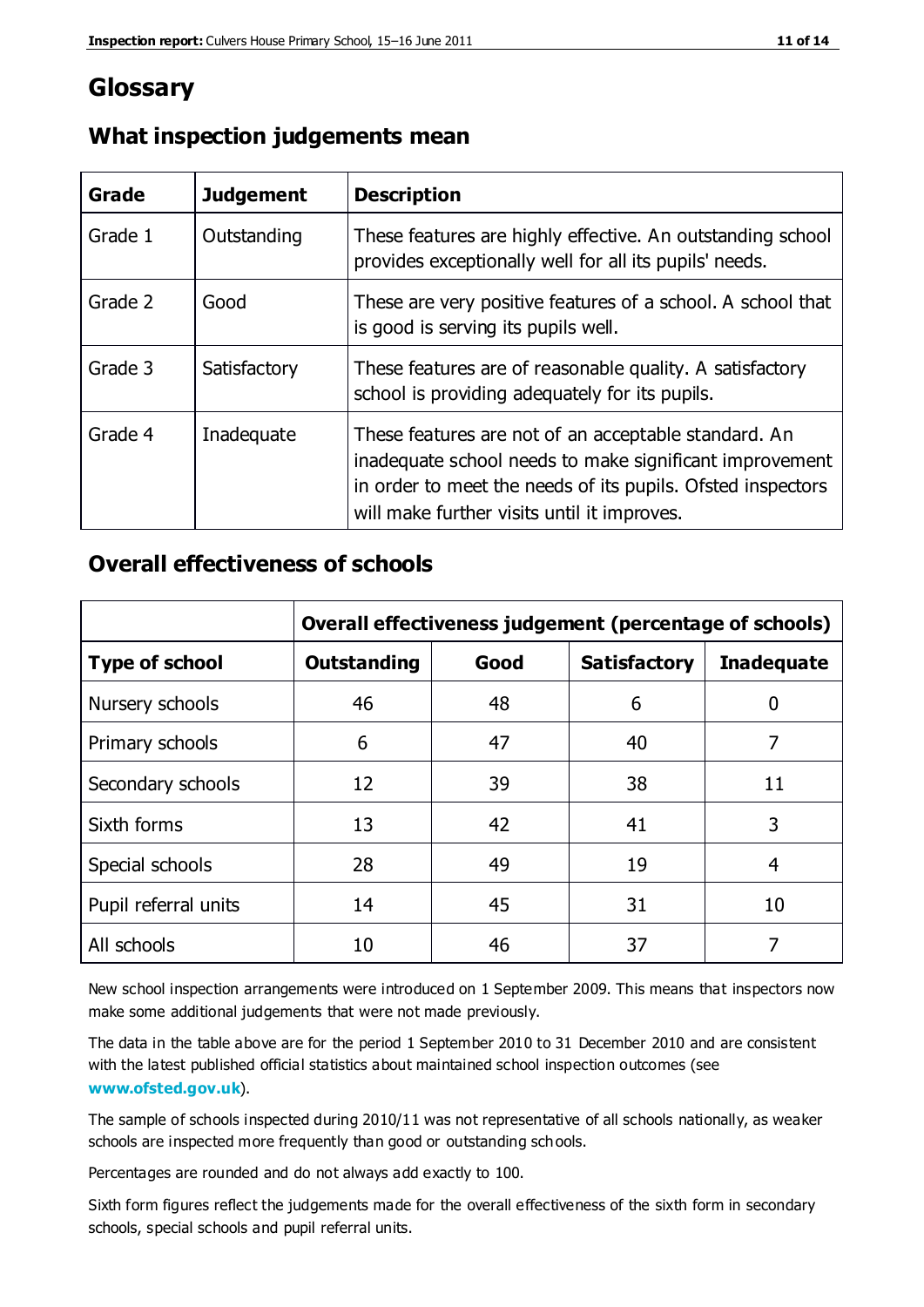### **Common terminology used by inspectors**

| Achievement:               | the progress and success of a pupil in their learning,<br>development or training.                                                                                                                                                          |  |
|----------------------------|---------------------------------------------------------------------------------------------------------------------------------------------------------------------------------------------------------------------------------------------|--|
| Attainment:                | the standard of the pupils' work shown by test and<br>examination results and in lessons.                                                                                                                                                   |  |
| Capacity to improve:       | the proven ability of the school to continue<br>improving. Inspectors base this judgement on what<br>the school has accomplished so far and on the quality<br>of its systems to maintain improvement.                                       |  |
| Leadership and management: | the contribution of all the staff with responsibilities,<br>not just the headteacher, to identifying priorities,<br>directing and motivating staff and running the school.                                                                  |  |
| Learning:                  | how well pupils acquire knowledge, develop their<br>understanding, learn and practise skills and are<br>developing their competence as learners.                                                                                            |  |
| Overall effectiveness:     | inspectors form a judgement on a school's overall<br>effectiveness based on the findings from their<br>inspection of the school. The following judgements,<br>in particular, influence what the overall effectiveness<br>judgement will be. |  |
|                            | The school's capacity for sustained<br>improvement.                                                                                                                                                                                         |  |
|                            | Outcomes for individuals and groups of pupils.                                                                                                                                                                                              |  |
|                            | The quality of teaching.                                                                                                                                                                                                                    |  |
|                            | The extent to which the curriculum meets<br>pupils' needs, including, where relevant,<br>through partnerships.                                                                                                                              |  |
|                            | The effectiveness of care, guidance and<br>support.                                                                                                                                                                                         |  |
| Progress:                  | the rate at which pupils are learning in lessons and<br>over longer periods of time. It is often measured by<br>comparing the pupils' attainment at the end of a key                                                                        |  |

stage with their attainment when they started.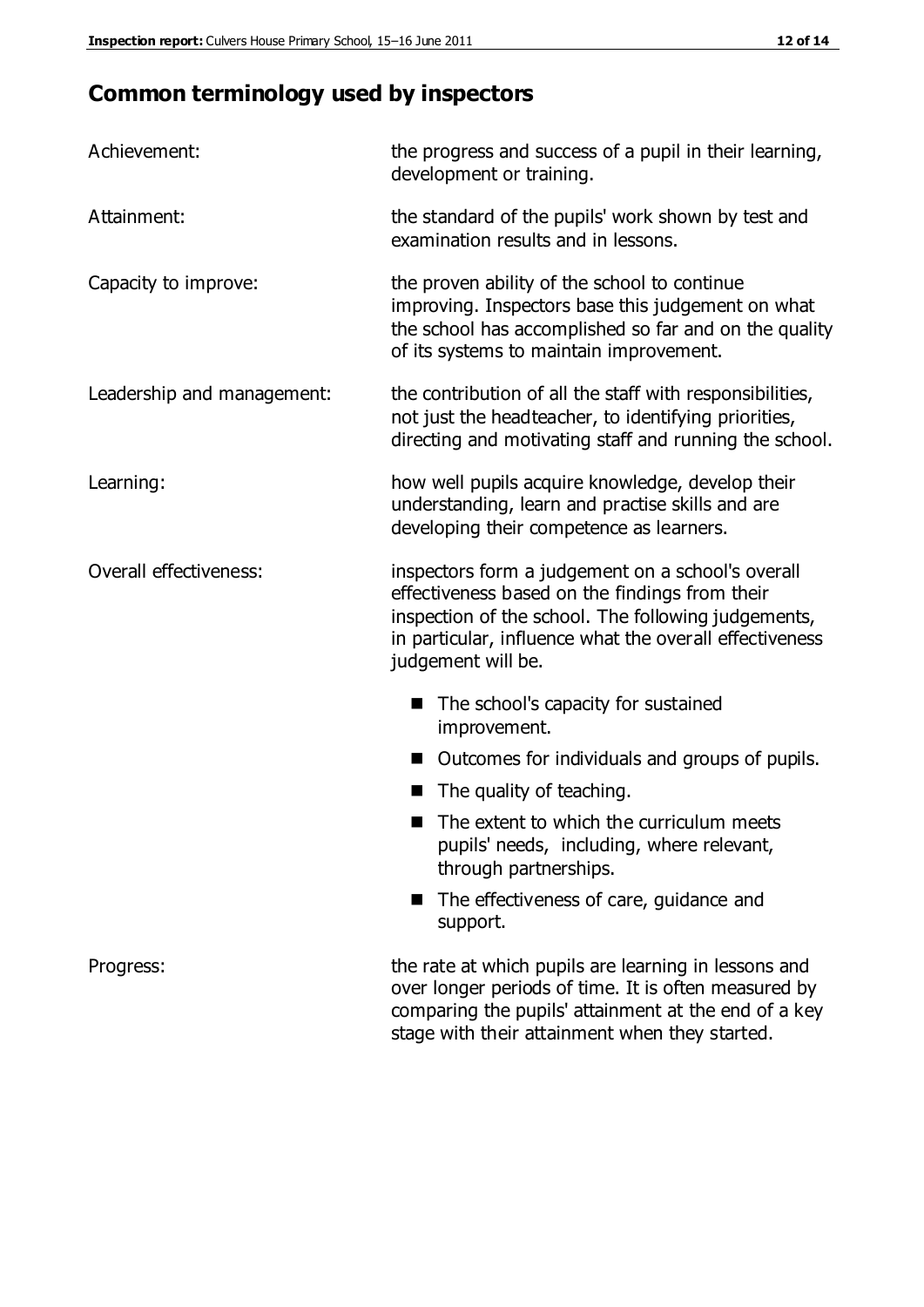#### **This letter is provided for the school, parents and carers to share with their children. It describes Ofsted's main findings from the inspection of their school.**

#### 17 June 2011

#### Dear Pupils

#### **Inspection of Culvers House Primary School, Surrey CR4 4JH**

Thank you for taking part in all of the visits made to your school since November 2010. It was a great pleasure talking to you about how all of the changes in your lessons are helping you to make better progress. Your school went on a journey to find out the best way it can help you to make better progress. The journey ended very well because the headteacher and staff have made some great discoveries about improving your learning. As a result, your school is a better place. It is providing you with a satisfactory and improving education.

These are some of the main strengths.

- Your positive approach and good behaviour help you to enjoy learning.
- The test results are improving and you are making better progress.
- The staff provide good quality care and support for you.
- All of the children in the Nursery make a good start to their learning and those in the Reception make outstanding progress.
- The school helps you to make an early start to reading, writing and number work. It is using ICT very well to motivate you and improve your learning.
- The headteacher and staff are determined that you will succeed and the school will do even better.

There are a few things that the school has to do to help you make faster progress. We have asked the school to make sure that teaching is always good or outstanding so you can improve your work in reading, writing and numeracy. We know that a few of you do not attend regularly even though the school is already doing a lot to encourage you to be in school regularly. We have therefore asked the school to begin helping this group of pupils and parents very early. We have also asked the senior teachers to work with the subject leaders to develop their management skills.

I wish you all the very best for the future.

Yours sincerely

Carmen Rodney Her Majestys Inspector



raising standards improving lives